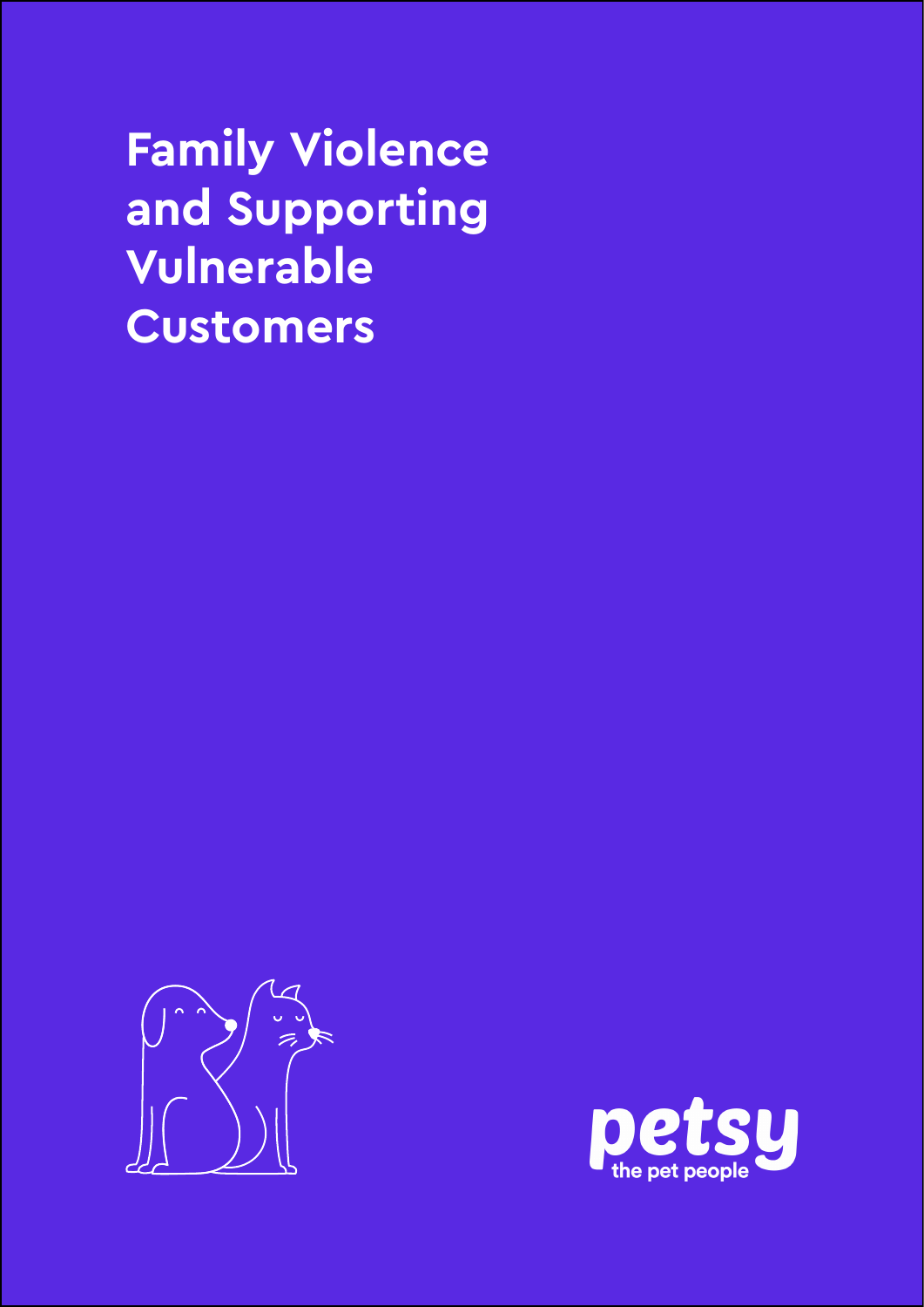# **Family Violence and Supporting Vulnerable Customers**

#### **Petsy Pty Ltd ABN 54 633 343 058, AR 1277359 ('Petsy') Effective date 28 May 2022**

Family violence is a complex issue that is present throughout our communities.

Petsy is committed to supporting people affected by family violence and treating them with the utmost dignity and respect.

We recognise that family violence means much more than physical violence. It includes emotional abuse, psychological abuse, sexual abuse, financial or economic abuse and damage to property.

Our priority is to ensure that whenever family violence is identified or suspected, the safety of the customer affected by family violence and their family is protected and we are committed to supporting you.

### **Helping Customers**

We will be flexible and vary our approach based on customers' individual circumstances, including providing personalised support.

Petsy can assist customers experiencing family violence by:

- ensuring safe and confidential communication in light of individual circumstances;
- helping to set up new insurance policies;
- helping to arrange access to financial hardship assistance;
- referral to specialist support services.

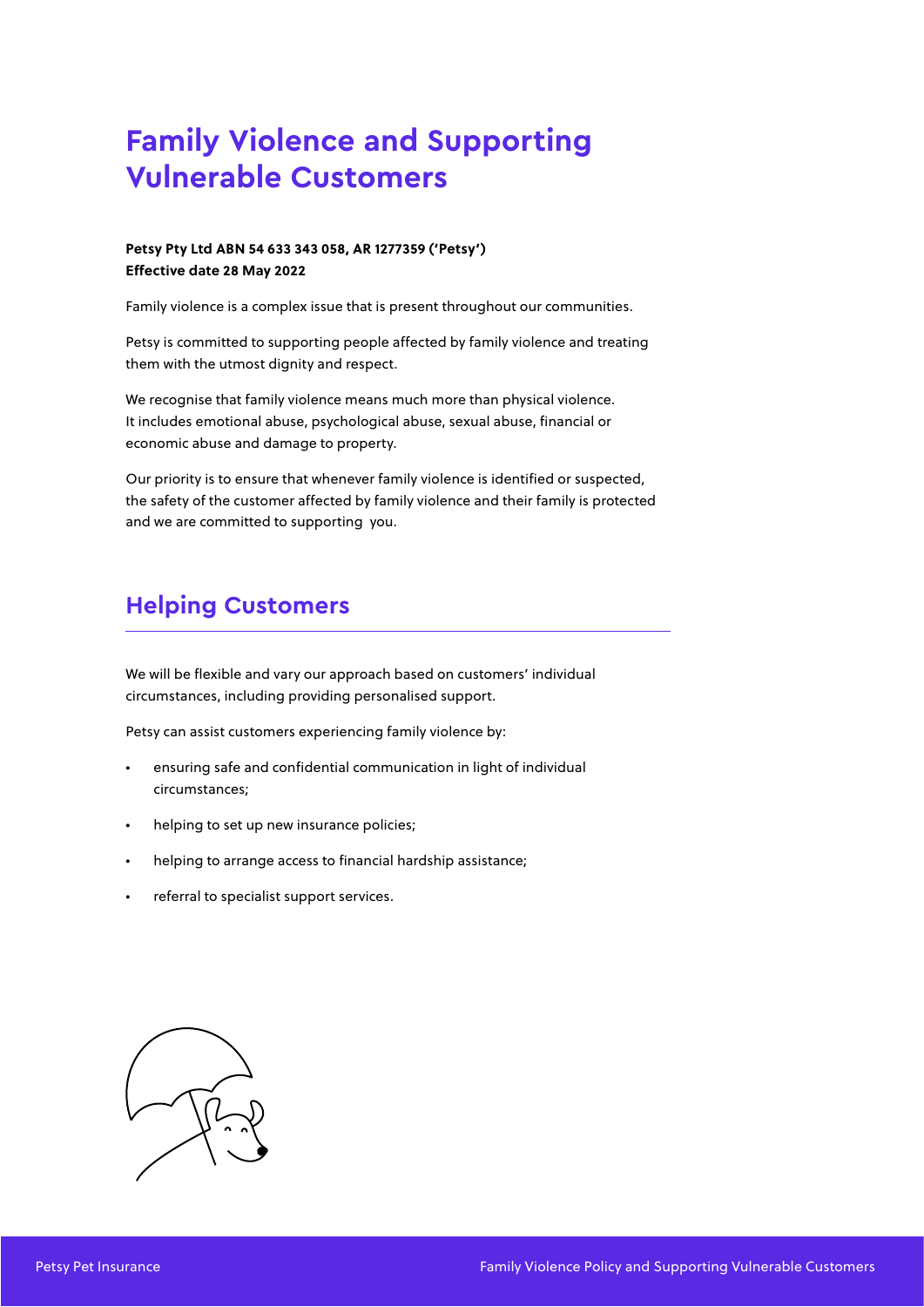#### **Our Employees**

Our employees and third-party providers are trained so that they can deal appropriately and sensitively with customers affected by family violence.

We are committed to training our employees to help them:

- understand if a customer may be vulnerable;
- determine how best to support a vulnerable customer;
- take account of a customer's particular needs or vulnerability; and engage with a vulnerable customer with sensitivity, dignity, respect and compassion. This may include arranging additional support and referral to specialised people or services.

#### **Service Suppliers**

Petsy will ensure that our service suppliers who deal directly with customers are also trained to deal appropriately with cases of family violence.

### **Privacy**

We recognise that ensuring customers' personal information is kept private and secure is essential in family violence situations. At all times, we will ensure customers' personal and sensitive information is treated with confidentiality.

For further information please refer to our **Privacy Policy**.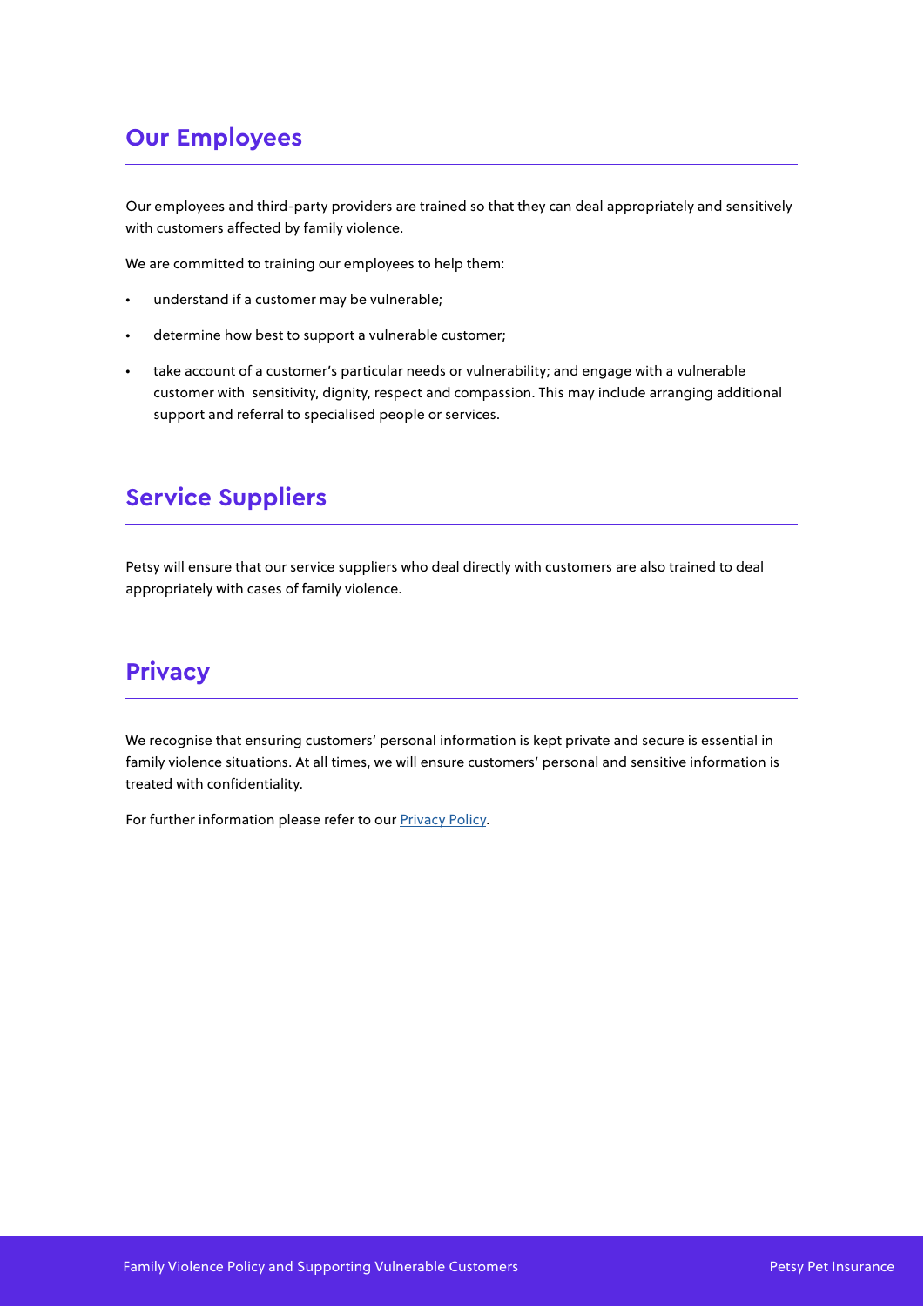## **Support Services**

| Agency                                                              | Phone            | Website            | Services available                                                                                                                                                                                  |
|---------------------------------------------------------------------|------------------|--------------------|-----------------------------------------------------------------------------------------------------------------------------------------------------------------------------------------------------|
| 1800 RESPECT                                                        | 1800 737 732     | 1800respect.org.au | National 24-hour<br>Domestic & Family<br><b>Violence and Sexual</b><br><b>Assault Line</b>                                                                                                          |
| <b>Beyond Blue</b>                                                  | 1300 224 636     | beyondblue.org.au  | 24/7 support to people<br>experiencing anxiety<br>or depression                                                                                                                                     |
| Lifeline                                                            | 13 11 14         | lifeline.org.au    | 24/7 counselling<br>& referral service<br>for people in a<br>crisis situation                                                                                                                       |
| <b>MENSLINE</b>                                                     | 1300 789 978     | mensline.org.au    | 24/7 support,<br>information and referral<br>service for men<br>with family and<br>relationship issues                                                                                              |
| <b>National Association</b><br>of Community<br><b>Legal Centres</b> | $(02)$ 9264 9500 | naclc.org.au       | An independent<br>not-for profit<br>community<br>organisation that<br>provides legal and<br>related services to the<br>public, focusing on<br>the disadvantaged<br>and people with<br>special needs |
| <b>National Debt Hotline</b>                                        | 1800 007 007     | ndh.org.au         | <b>National Debt Hotline</b>                                                                                                                                                                        |

This policy was prepared on 28 May 2022

© Petsy Pty Ltd 2022

Petsy Pty Ltd (ABN 54 633 343 058, AR 1277359) ('Petsy') distributes Petsy Pet Insurance as an authorised representative of Knose Financial Services Pty Ltd (ABN 38 620 795 735, AFSL 536651) ('Knose')

Knose is an underwriting agency and acts as agent under a binding authority for the insurer, the Australia branch of Allied World Assurance Company, Ltd (ABN 54 163 304 907).